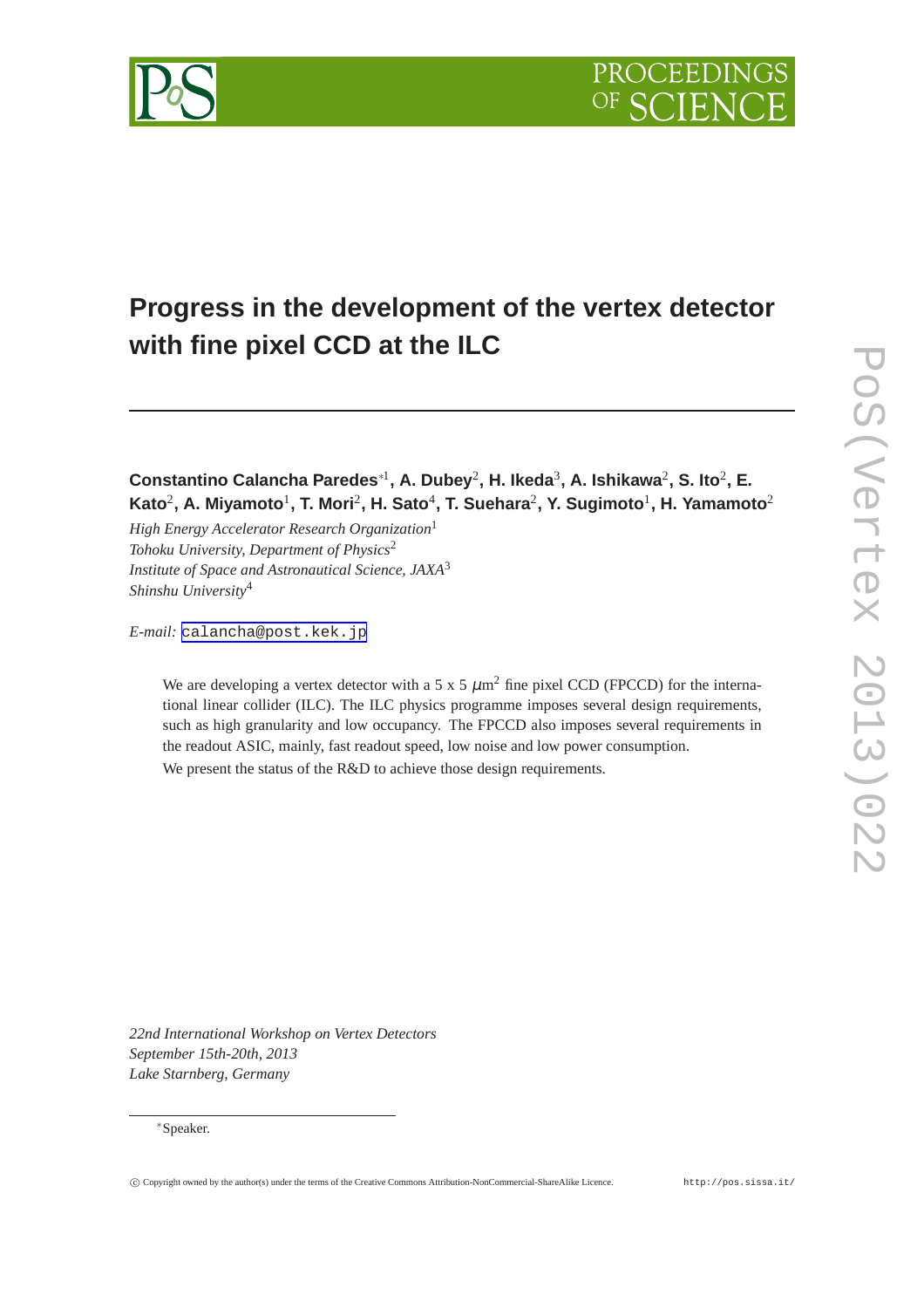## **1. Introduction**

The detailed understanding of the Electroweak Symmetry breaking is one of the most important goals within the ILC physics programme. This mechanism is reflected in the Higgs boson couplings.

The measurement of these couplings requires accurate particle identification; in particular, excellent separation between b-quarks and c-quarks, and between light quarks and gluon are crucial. In order to realize ILC's highly efficient flavor tagging, we need a vertex detector with an impact parameter resolution of  $5 \mu m \oplus 10 \mu m / (p \beta \sin^{3/2}(\theta))$  and a low level of pixel occupancy for accurate track reconstruction. Currently three sensor technology options are being actively developed for the ILD<sup>1</sup> vertex detector. Those technological options are CMOS Pixel Sensors (CPS), Depleted Field Effect Transistor (DEPFET) sensors and FPCCD sensors.

Here we cover the FPCCD sensors. Section 2 introduces the FPCCD detector. Section 3 presents the status of the R&D. Section 4 summarizes the conclusions.

## **2. FPCCD Detector**

#### **Baseline Design Vertex Detector**

In order to reach the desired performance level, the ILD vertex detector should comply with the following specifications:

- A spatial resolution near the IP better than  $3 \mu m$ .
- A material budget below 0.15%  $X_0$  /layer.
- A first layer located at a radius of  $\approx 1.6$  cm.
- A pixel occupancy not exceeding a few percent.

The power consumption should be low enough to minimize the material budget of the cooling system inside the detector sensitive volume.

Simulations show that such a resolution is feasible with the proposed technologies (Fig. [1](#page-2-0)).

The baseline design of the ILD vertex detector consists of three, nearly cylindrical, concentric layers of double-sided ladders. Each ladder is equipped with pixel sensors on both sides,  $\approx 2$ mm apart, resulting in six measured impact positions for each charged particle crossing the detector (Fig. [2](#page-2-0)). The radii covered by the detector range from 16 mm to 60 mm. The material budget of each ladder amounts to  $\approx 0.3$  %  $X_0$ , equivalent to 0.15%  $X_0$ /layer.

This geometry is independent of the actual pixel technology being finally adopted.

<sup>&</sup>lt;sup>1</sup>The International Large Detector (ILD) [\[7\]](#page-6-0) is a concept for a detector at the ILC.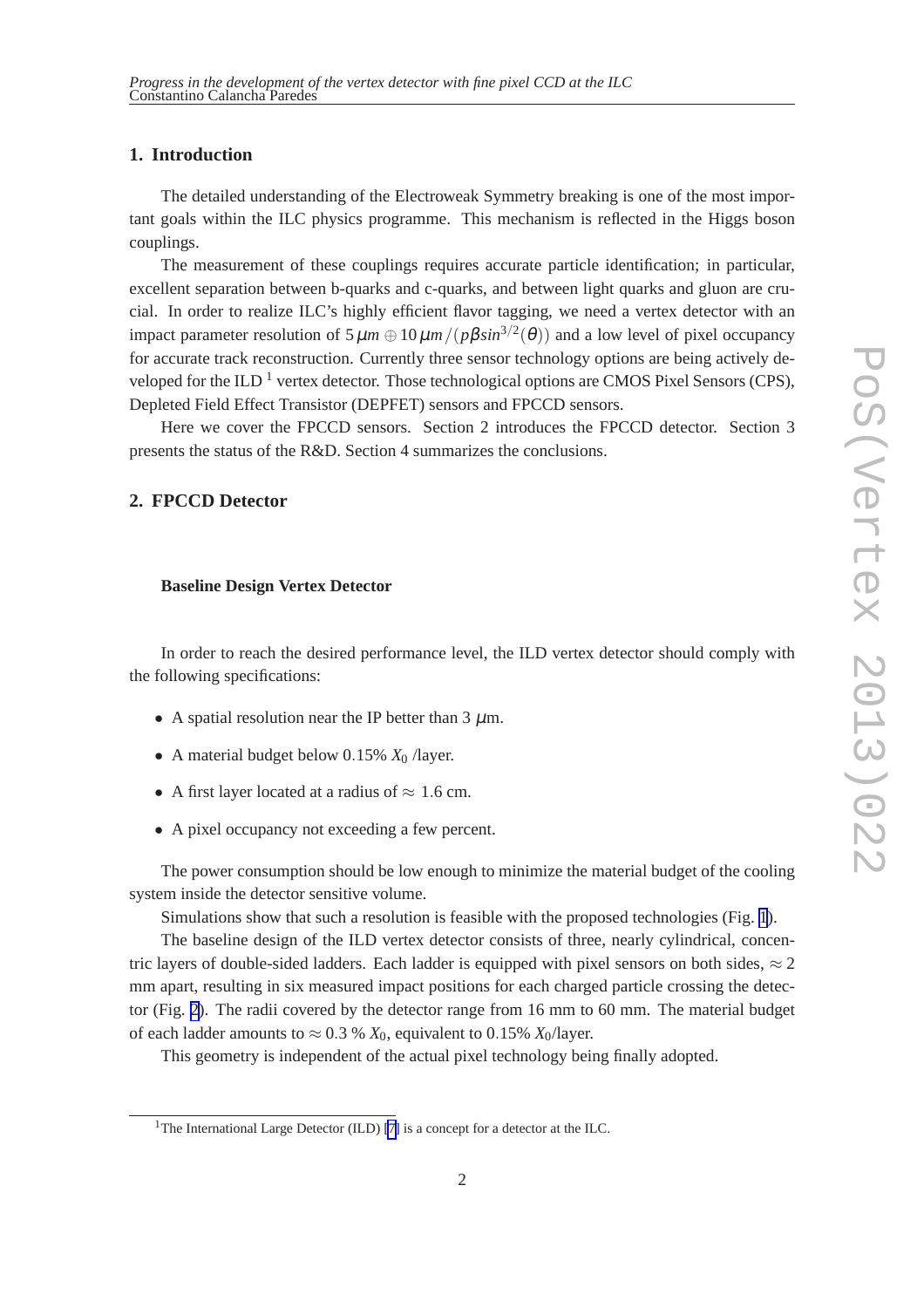<span id="page-2-0"></span>

**Figure 1:** Impact parameter resolution of the ILD vertex detector for two different particle production angles (20◦ and 85◦ ), assuming the baseline point resolution for the CMOS option (solid line), and the FPCCD option (dotted line). The curves with long dashes show the performance goal.



Figure 2: Schematic view of the ILD vertex detector. Every layer consists of three concentric layers of double-sided ladders. The inner layer length in the beam direction is half of the outer layers.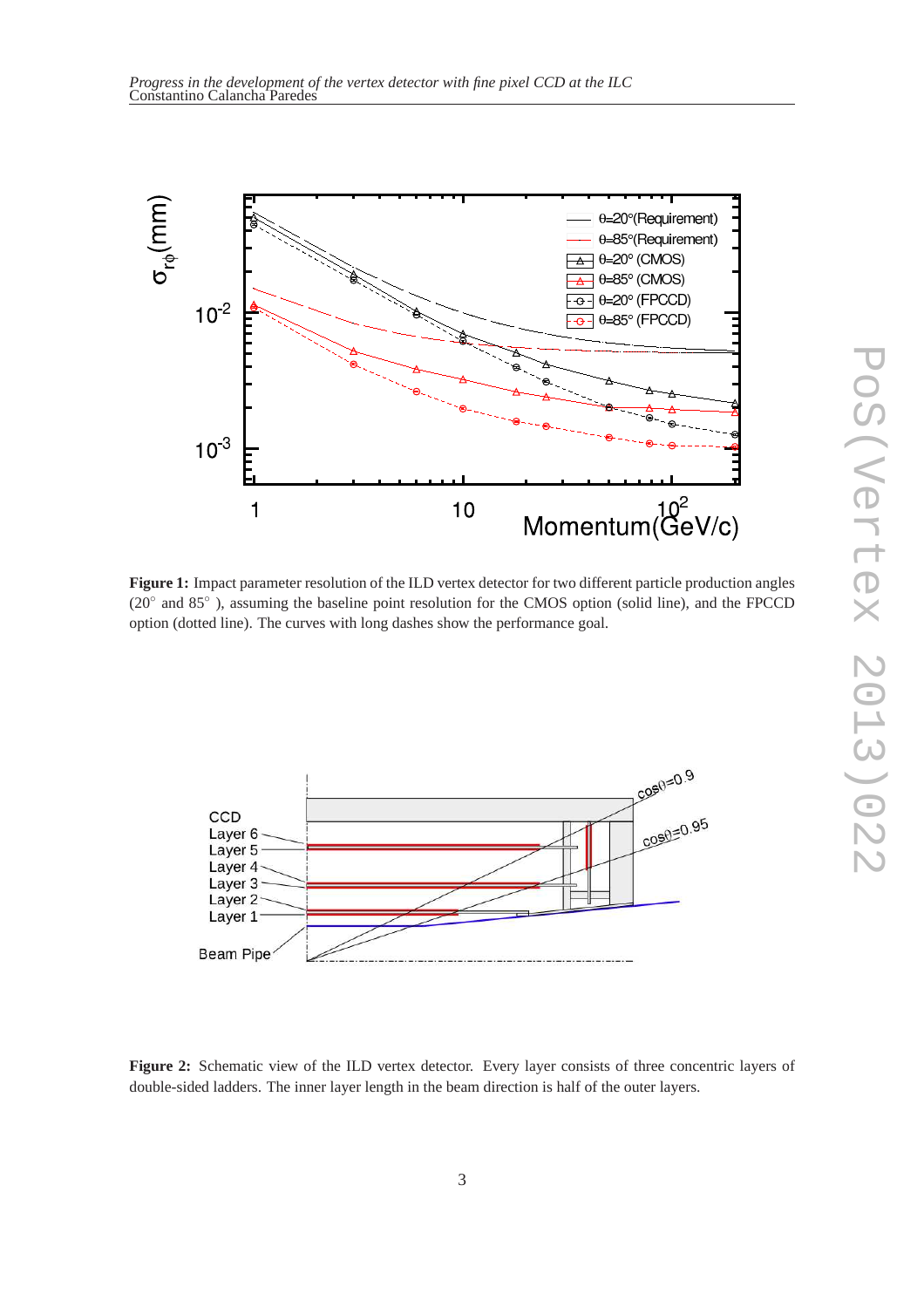

**Figure 3:** Schematic view of the innermost ladder of the FPCCD sensor. Each CCD wafer has 16 outputs covering 16 regions, and each region has 128 (V) x 13000 (H) pixels. Each region has a horizontal register to transfer the signal charge to the output node.

### **FPCCD**

The FPCCD concept is based on the following:

- 1. Very small pixel size ( $\approx$  5  $\mu$ m).
- 2. Fully depleted sensitive volume with  $15 \mu$ m epitaxial layer thickness.
- 3. Readout between consecutive bunch trains crossing the interaction point.

The first item provides the FPCCD detector with excellent impact parameter resolution, below 1.4  $\mu$ m, at high momentum limit for tracks with polar angle of 90 degrees.

The second item implies the charge spread between pixels is very small.

Readout in the inter-train has the additional advantage that the FPCCD is intrinsically free of beam-induced RF noise.

Another advantage of using FPCCD, and an unique feature of this sensor technology, is its use of cluster shapes to reduce the beam-induced backgrounds [\[3\]](#page-6-0).

The dominant background stems from  $e^+e^-$  pairs from beamstrahlung, which are produced in the highly charged environment of the beam-beam interaction.

The schematic design of the FPCCD sensor is shown in Figure 3. The pixel size is 5 x 5  $\mu$ m<sup>2</sup> and the thickness of the sensitive layer is 15  $\mu$ m. For the outer layers, the pixel size is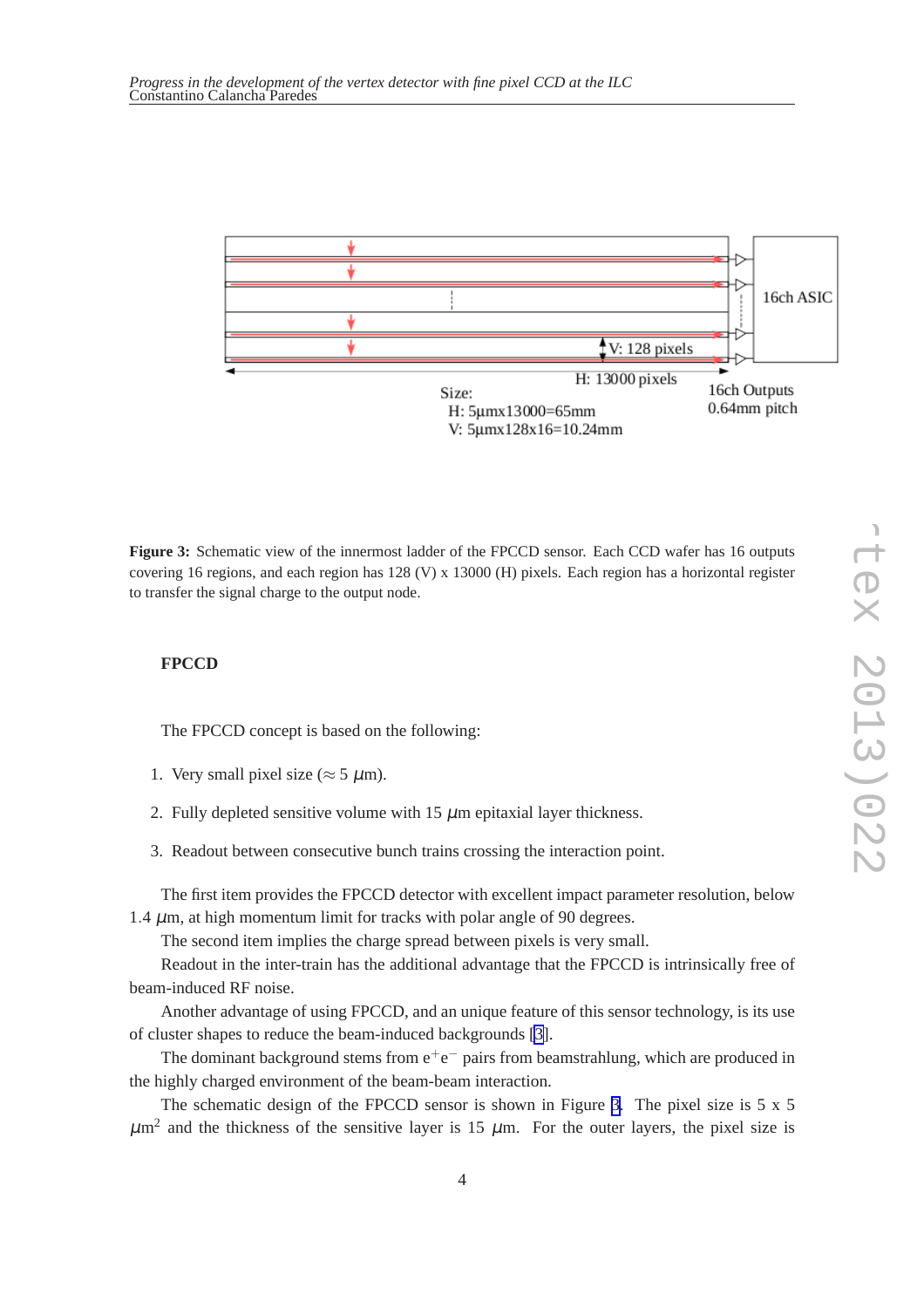

**Figure 4:** Readout ASIC overall architecture. ASIC has functions of amplifier, low-pass filter (LPF), correlated double sampler (CDS) and analog-to-digital converter (ADC). Two ADC are used to achieve the required readout speed.

envisioned to be somewhat larger. Each CCD wafer has 16 outputs covering 16 regions, and each region has  $128$  (V) x  $13000$  (H) pixels. The reason why the number of vertical (V) transfers is much less than the number of horizontal (H) transfers is that this configuration is more advantageous for the radiation tolerance. Each region has a horizontal register to transfer the signal charge to the output node. Pixels in the horizontal registers are also sensitive to the charged particles.

The required frequency to read out the whole pixel in the inter-train is  $\approx 10$  Mpixels/s.

The output signals from one edge of the CCD wafer are processed by an ASIC located next to the CCD wafer. This ASIC will have functions of amplifier, low-pass filter, correlated double sampler, and analog-to-digital converter (ADC) for 16 channels (Fig. 4).

## **3. Status R&D on FPCCD**

#### **Small Prototype Tests**

We have made small prototype sensors with  $6 \mu m$  pixel size and full size prototypes for the inner layers (Fig. [5](#page-5-0)). The readout system has been developed with 3 front-end ASIC's prototypes already fabricated. The latest ASIC prototype matches most of the design requirements [\[5\]](#page-6-0) when operating at frequencies lower than 50 MHz. At high frequency (100 MHz) we observe an increase in the noise of the readout system. Figure [6](#page-5-0) shows the sensor response when irradiated with  $Fe^{55}$ .

We estimate the amount of noise as 30 electrons, which is below the required value for the FPCCD (50 electrons). The main noise contribution is the CCD readout circuit.

**Software R&D**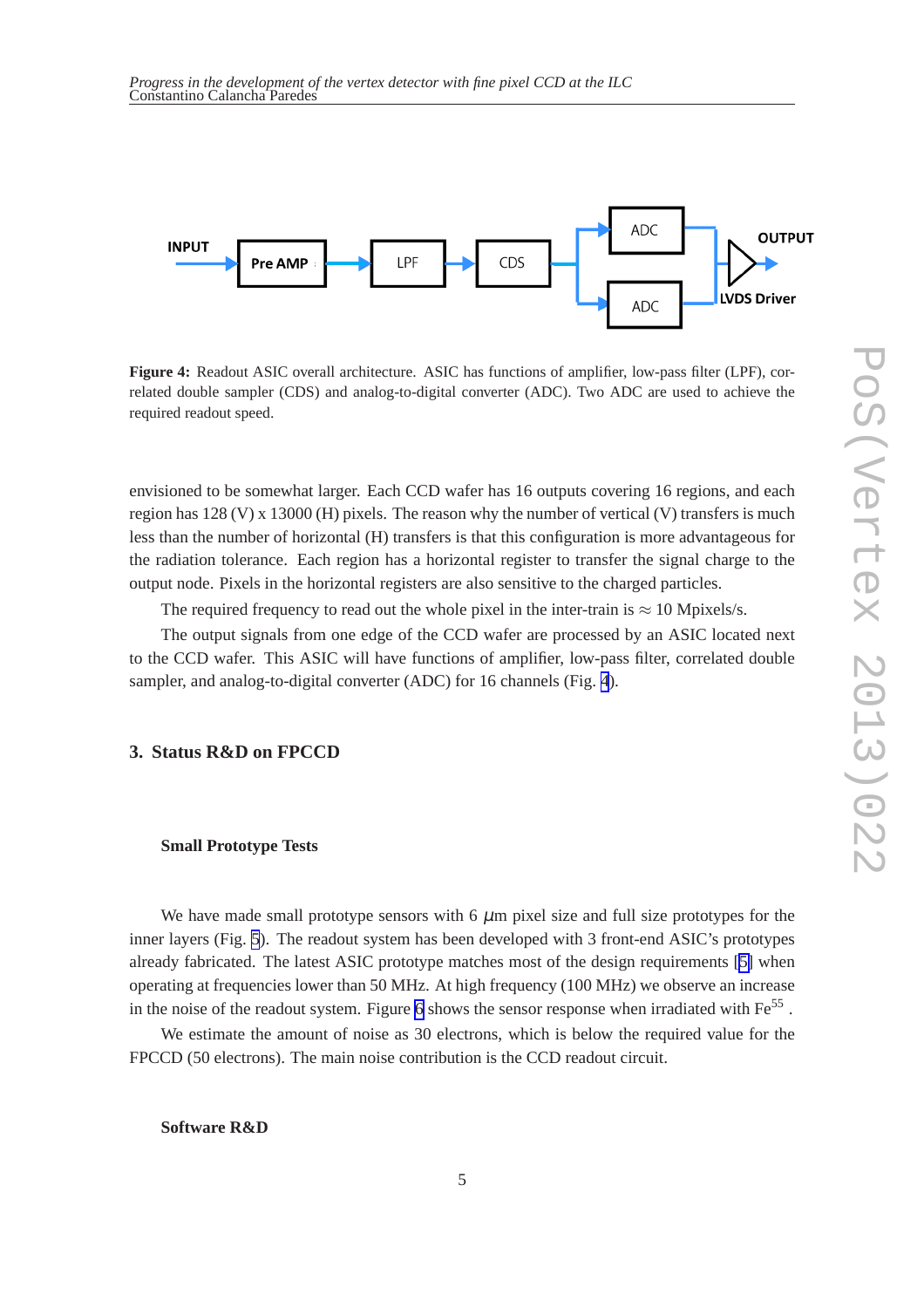<span id="page-5-0"></span>

**Figure 5:** Small and full size prototype sensor with  $6 \mu m$  pixel size.



**Figure 6:** FPCCD response when irradiated with Fe<sup>55</sup>. The two peaks in the range [150, 200] correspond with emissions of photons at energies 5.899 KeV and 6.490 keV.

We have developed a new vertex tracking, FPCCD Track Finder [[6](#page-6-0)].

The new track finder tracking efficiency is  $\approx 99\%$  for  $p_T > 0.6$  GeV/c. Figure [7](#page-6-0) shows the improvement in the tracking efficiency for low  $p_T$  tracks when using FPCCD.

We have found that using a bigger pixel size (10  $\mu$ m) in the outer layers saves  $\approx$  30% power consumption with no impact on the performance [[6](#page-6-0)].

# **4. Conclusion**

The Fine Pixel CCD (FPCCD) is one of the three sensor technologies being actively developed